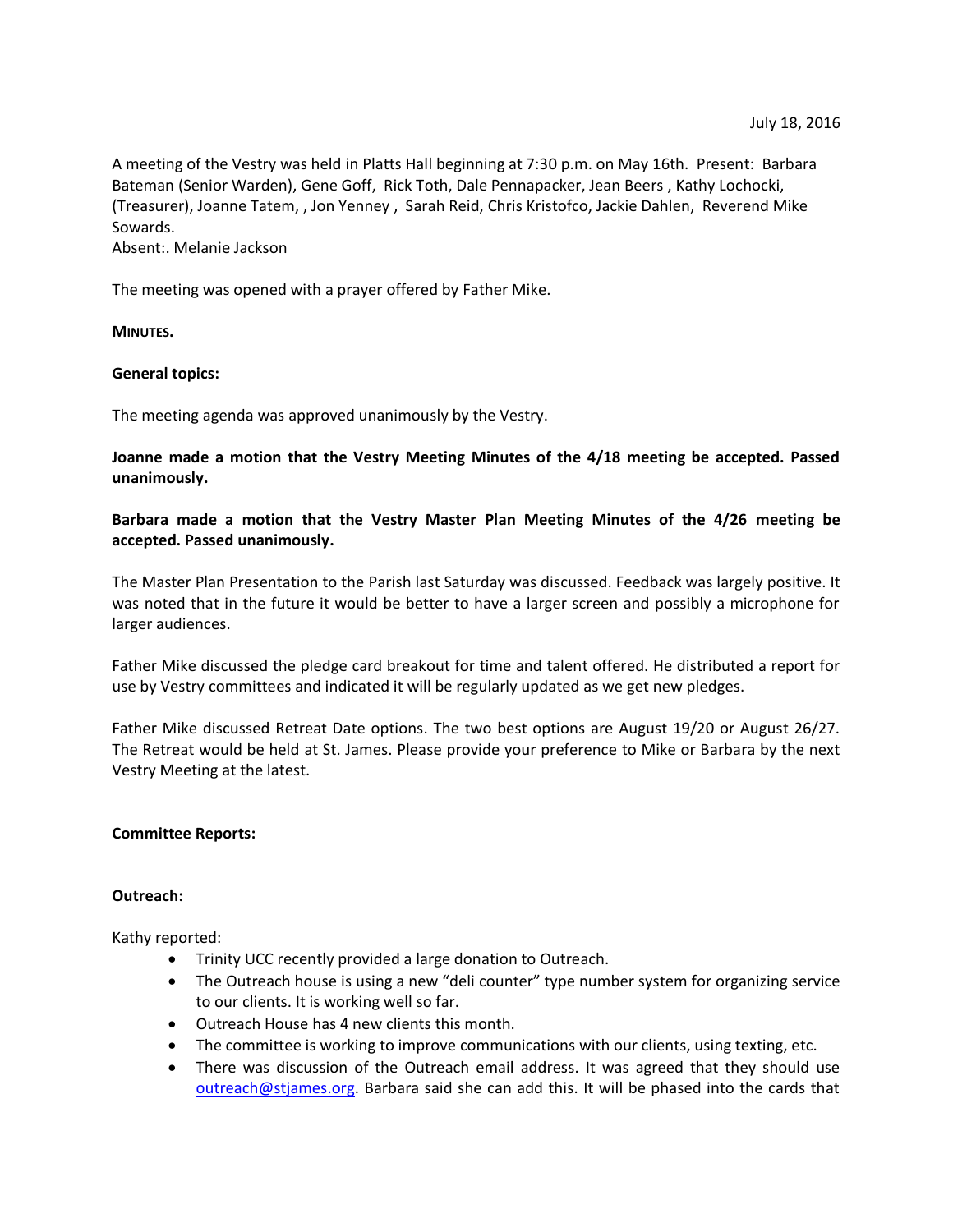Outreach House uses with the clients. It was noted that the cards need to be approved by the Vestry next time, and be brought into alignment with our standards – logo, etc.

Jackie reported on her involvement with the local Salvation Army. This is another element of Outreach, and is at a "handshake" level with the Outreach house – referring clients to each other where appropriate.

# **Rick made a motion to accept the Outreach Committee report. Seconded and passed unanimously.**

# **Buildings and Grounds:**

Rick provided updates, based on his written report:

- Gate work at the Cemetary has been completed \$2K paid.
- Rick will be getting some bids to rework electric at the History Center. Then we will determine if this should be done now, or as part of "Phase 1" of the Master Plan.
- Francois would like to expand the garden fence to add room. Do to projected cost, this was determined to be a low priority right now, and Francois may wish to research less costly options.
- The soil is being tested in the garden to make sure it is safe. Water spicket for the garden should be marked as non-potable.
- Rick is also looking into the Sanctuary storm windows. It may be best to add modern storm windows, and repair the rotting window frames where necessary.
- Gene noted that the garden has been rototilled.

# **Joanne made a motion to accept the Buildings and Grounds Committee report. Seconded and passed unanimously.**

## **Communications and Fund-raising:**

Barbara provided an update based on her written report:

- She referred the Vestry to the written report to save time.
- Chris discussed using Twitter as a communications tool for St James. He offered to help set this up, which will be considered for the near future.
- Facebook page was discussed. If the Vestry Shares the St James items, this will help spread the word more broadly.

# **Rick moved that we accept the Communications and Fund-raising report. Seconded and passed unanimously.**

# **Parish Life:**

Sarah provided updates (no written report):

- ECW is hosting the upcoming Bishop's reception.
- The most recent Foyer Gathering went very well.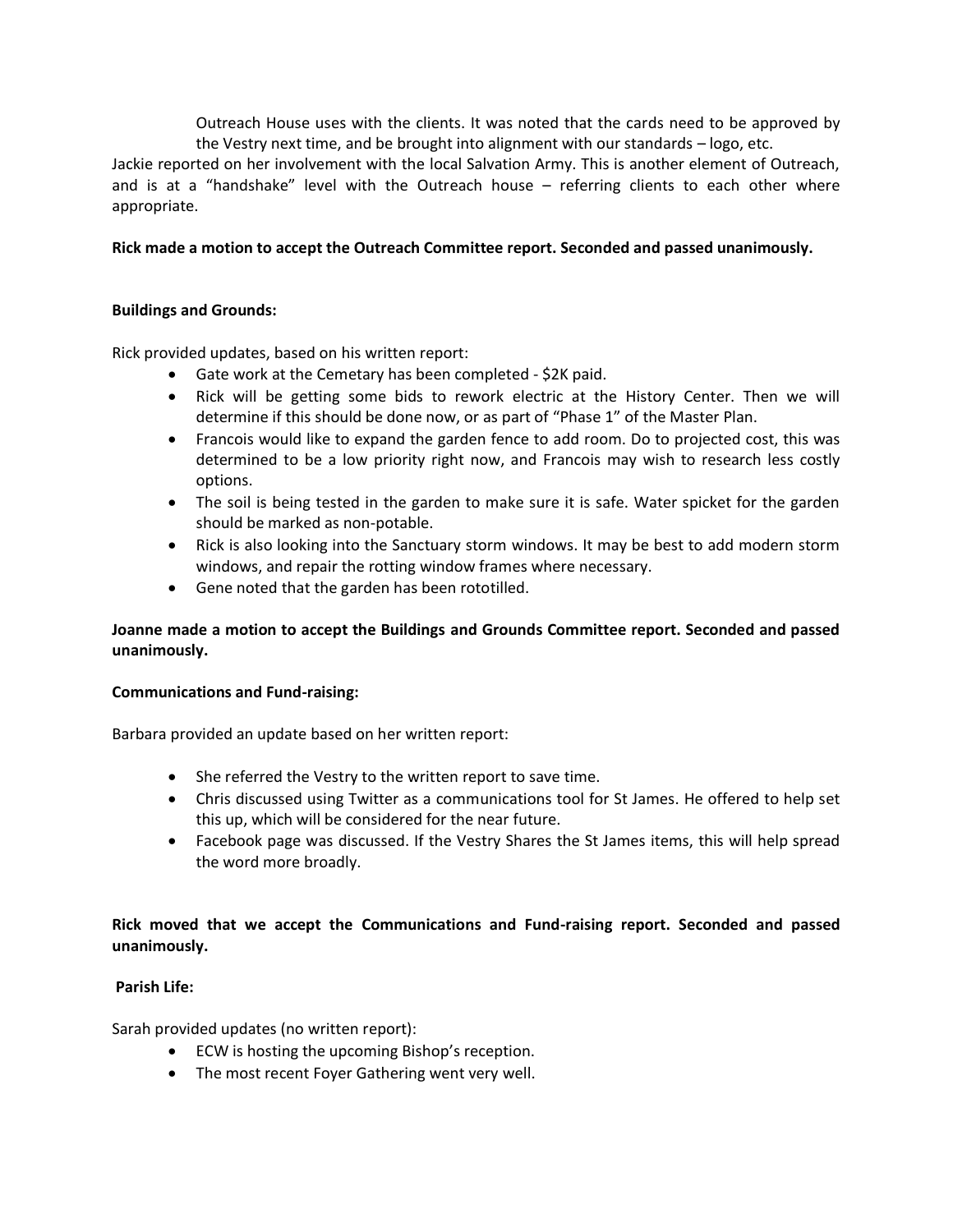- The committee is in ongoing discussions to come up with written instructions for volunteers to use for Coffee Hour. They expect to put something together by this fall.
- There was a discussion of how to order supplies, such as cleaning supplies for the kitchen, etc. Lisa in the office should be notified if supplies are needed.

### **Chris made a motion to accept the Parish Life report. Seconded and approved unanimously.**

### **Finance:**

Dale started with a review of the Treasurer's Report.

 He noted that the Vestry needs to approve the March Financial Statement as Dale had missed the last meeting.

### **Rick made a motion to accept the March Financial Statement. Seconded and approved unanimously.**

Dale reviewed the April Treasurer's Report.

- He noted that Outreach has \$18.7K currently.
- He also noted that Pilgrimage had about \$4K. He believes the church will need to chip in less than the \$8K originally estimated.

### **Barbara made a motion to accept the Treasurer's Report. Seconded and passed unanimously.**

**Barbara made a motion to accept the Investment Committee Report. Seconded and passed unanimously.**

### **New Business:**

Joanne led a discussion about the PSP Discovery Study proposal.

- The general feeling was that the sample proposal was rather weak.
- Joanne discussed the references provided. The feedback was mixed.

## **Dale made a motion that the Vestry not move forward with the Discovery Study with PSP. The motion was seconded and passed unanimously.**

Father Mike had been doing some new research on this process. Some of which he provided to the Vestry. He proposed that we use an RFP process similar to what we had used to find GKO. He will recruit an evaluation team to move forward with this process quickly. There was discussion that an RFP should be pulled together within a couple of weeks to keep us moving forward.

Rick brought up the tree work needed on our grounds, especially around the playground. Gene noted that he is already working on it and getting bids so we can especially deal with trees that may be dangerous over the playground. The overall tree work may need to be done in phases.